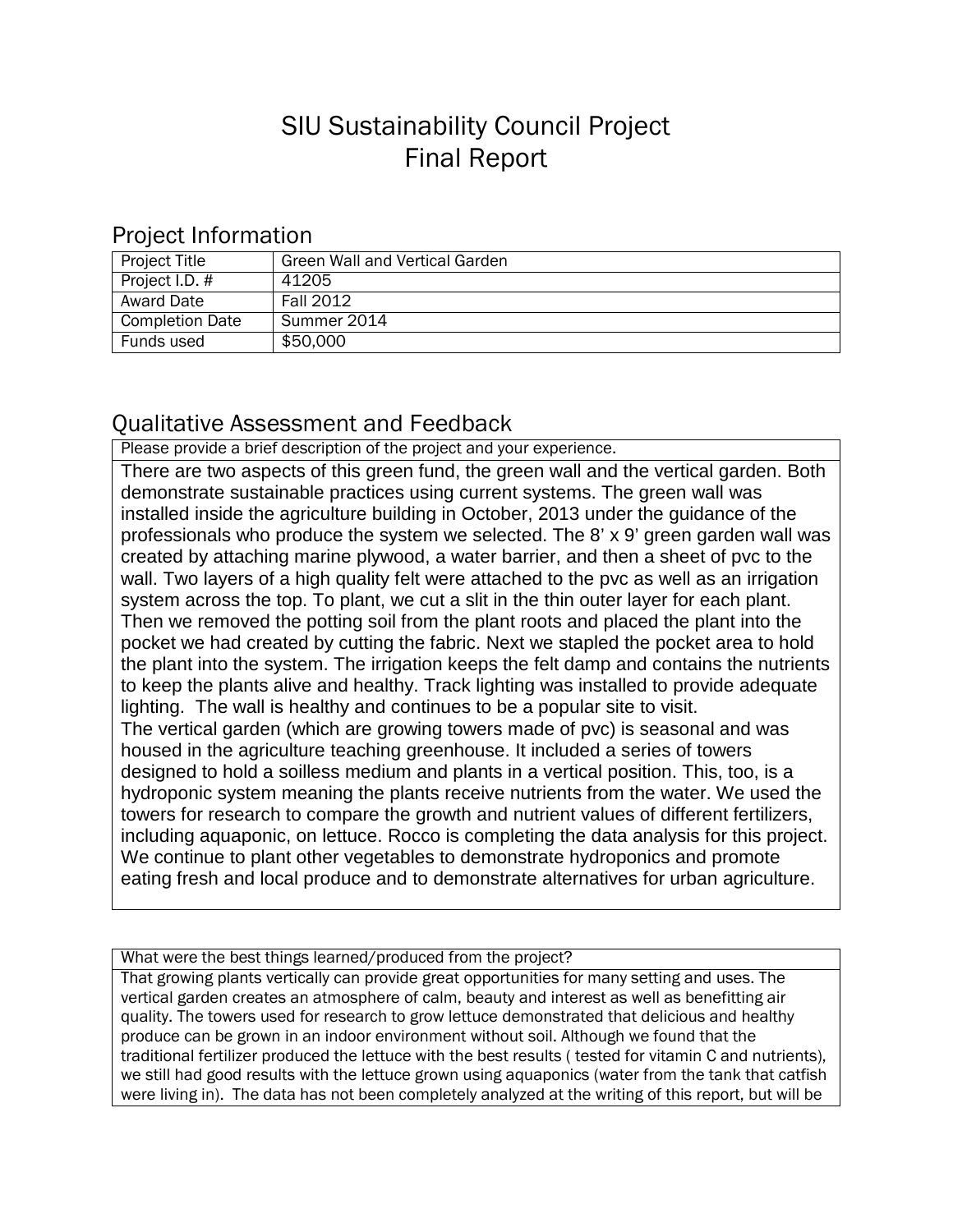included in a thesis to be completed by the end of fall semester 2014. We grew beets, parsley and basil in between growing lettuce. We harvested an impressive crop and shared it with Sylvia Smith's Restaurant management class. They used the produce in delicious recipes we got to taste. So we shared what we learned by giving 'local' fresh produce to the class in an off season. We learned that the opportunities with vertical gardening for produce and vertical /green walls are endless.

More specifically, Rocco learned the specific details of the installation and maintenance of aquaponic systems and hydroponics. He gave numerous tours and visited classes in horticulture to share his knowledge. Karen, along with many students, learned how to construct these projects. This has allowed her to be a better instructor in teaching the benefits of sustainable practices and the construction of each.

How do you define sustainability? In what way did this project confirm or challenge your ideas?

Balancing man's impact on natural systems to benefit both humanity and the environment. Also to employ practices, that may not be traditional or standard, to accomplish healthy and happy environments and people. These projects confirmed to us that with creativity, application of scientific knowledge, an effort to try new approachs, it is possible to move towards a sustainable lifestyle.

Where would you like to see this project, or projects like it, go in the future? We will continue to maintain the green wall in the agriculture building. It is a very pleasant additional, attractive piece for the campus (the new student tours even walk past it), it's a great demonstration of vertical gardens and students in horticulture, architect and related studies can get hands on learning with the maintenance. Karen anticipants that the experience of having a green wall on campus with encourage future designers to include green walls in their planning. So we hope to see it remain for many years. It would be awesome to eventually get more vertical gardens on campus.

The same thoughts are true with the vertical garden towers and growing vegetables in the green house. We intend to use them for demonstration and hands on learning for future students. Maybe someday we could have a hydroponic green house and grow produce for the dorms. (big dreaming)

Do you have plans for continued involvement in such work? If so, how did this project contribute to those plans? Rocco is still deciding what he will do once he graduates but he is very interested, and now knowable, about vegetable production in growing towers. So there are numerous opportunities. Karen will echo what was said above, both systems will continue to be used for demonstration and education.

Optional: Do you have any suggestions or ideas for the SIU Sustainability Council? No, they are doing an awesome job.